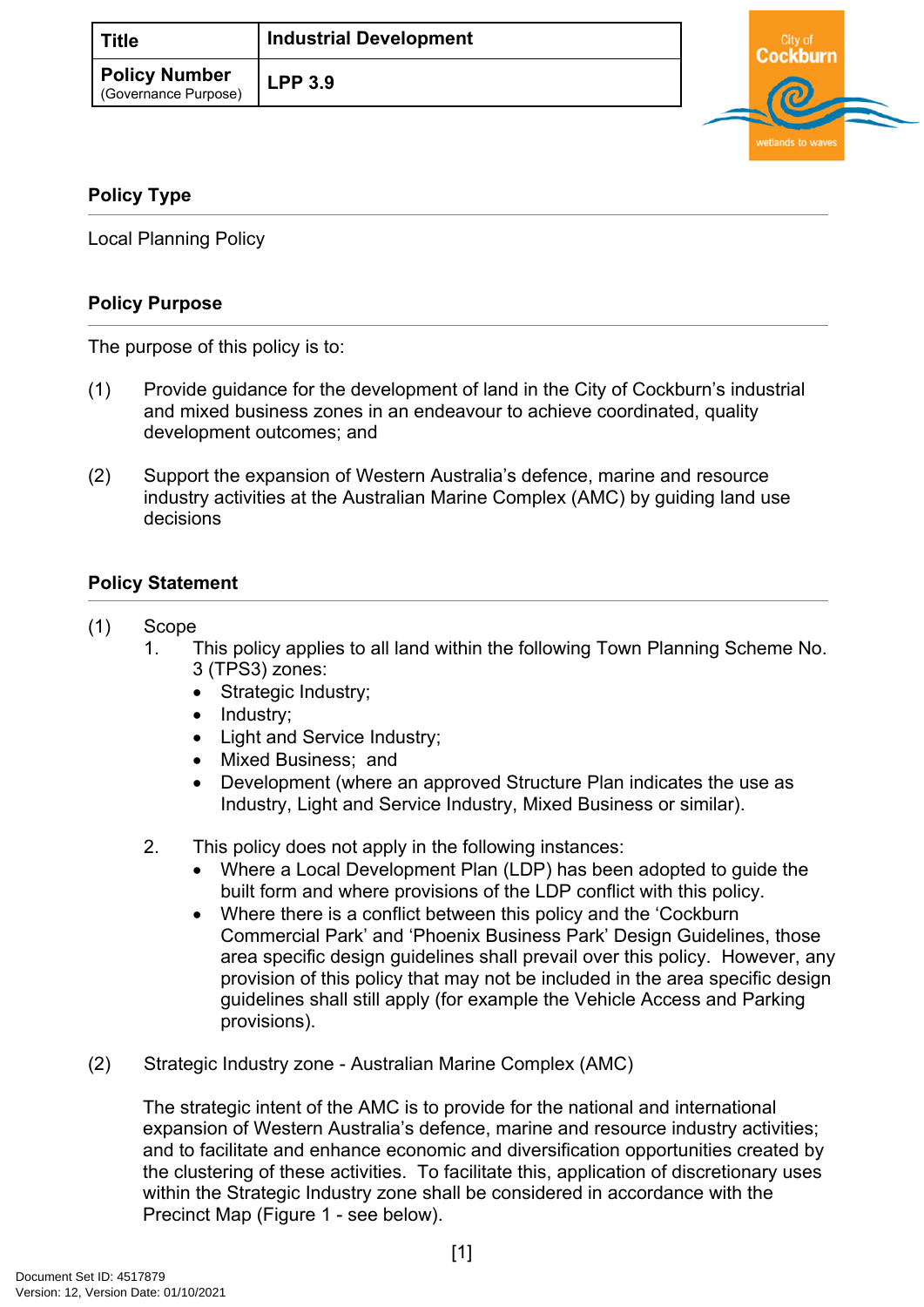| ์ Title                                      | <b>Industrial Development</b> |  |
|----------------------------------------------|-------------------------------|--|
| <b>Policy Number</b><br>(Governance Purpose) | LPP3.9                        |  |

The Precinct Map contains two precincts: these are:



Figure 1 – Strategic Industry Precinct – AMC Map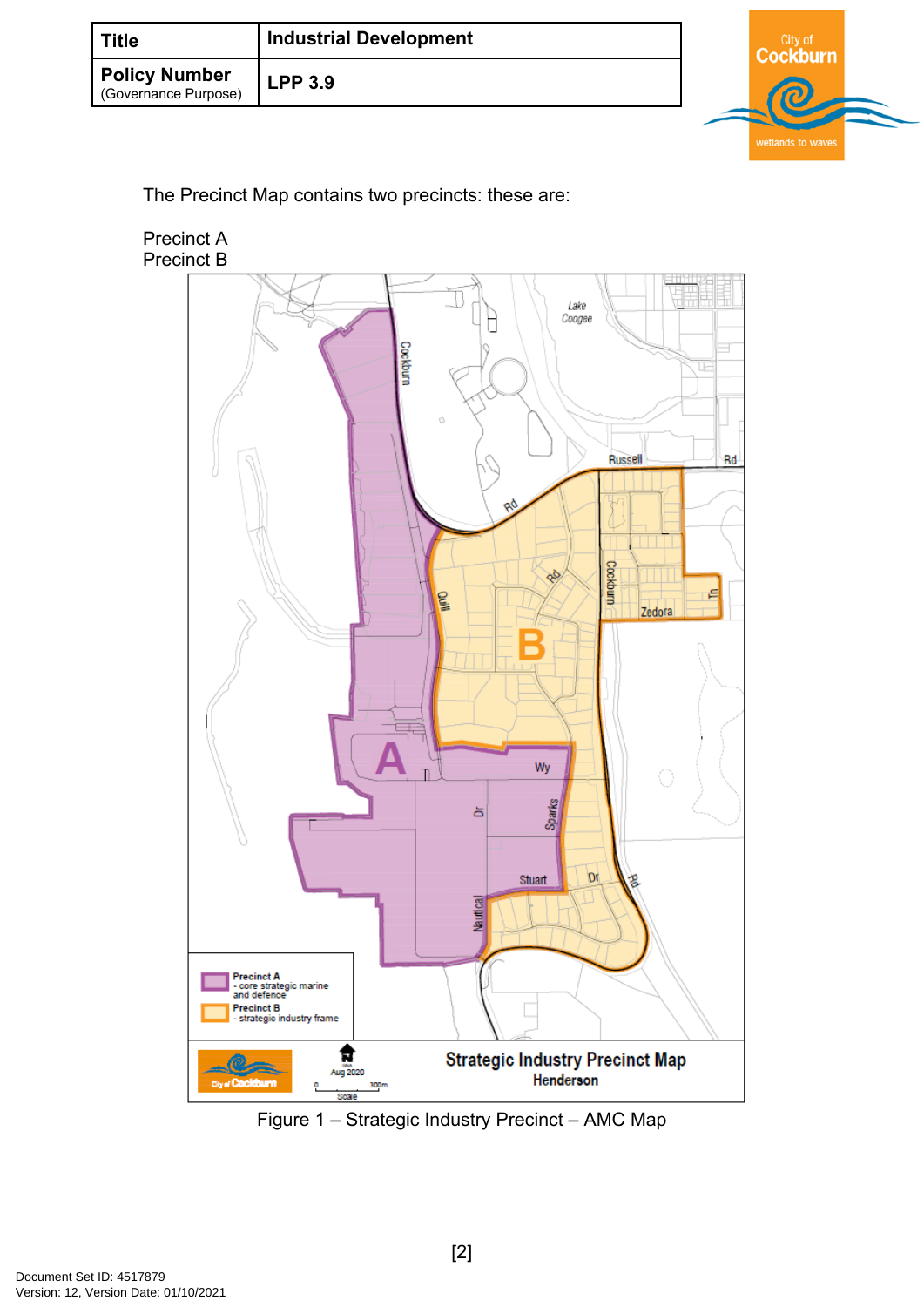

- 1. Precinct A
	- (a) Objectives

Precinct A is located adjacent to or within proximity to the waterfront and includes mostly State owned land including the AMC Common User Facility. Land Uses are to demonstrate direct association with the objectives of the zone. In this regard, Precinct A objectives are:

To ensure that all uses are directly associated with manufacturing, fabrication, assembly, technology, repair and/or maintenance for the marine, defence and resources industries.

- (i) To protect the ongoing functioning and viability of key strategic infrastructure, such as the Common User Facility, that support the marine, resource and defence sectors;
- (ii) To ensure safe and convenient access and movement within the precinct is maintained; and
- (iii) To create a high quality, well designed, attractive and accessible precinct that attracts investment and provides amenity for employees and visitors.

# (b) Requirements

All discretionary land uses within Precinct A should demonstrate consistency with the objectives of the precinct; and should contribute positively to the intended future character as defined in [Appendix A](#page-12-0). The following requirements also apply:

- (i) All proposals are to be directly associated with manufacturing, fabrication, assembly, technology, repair and/or maintenance for the marine, defence and resources industries.
- (ii) All proposals must demonstrate that they support key strategic infrastructure, such as the Common User Facility; and that they assist in the support of investment attractiveness of the AMC.
- (iii) Proposals should support safe and convenient pedestrian and vehicular access, and should not compromise existing movement networks and High Wide Loads (HWL) corridors.
- (c) Supporting Information

The following information is to be provided in support of applications for development approval within Precinct A, as relevant:

(i) All uses are to include details demonstrating a direct relationship with the marine, resource or defence sector.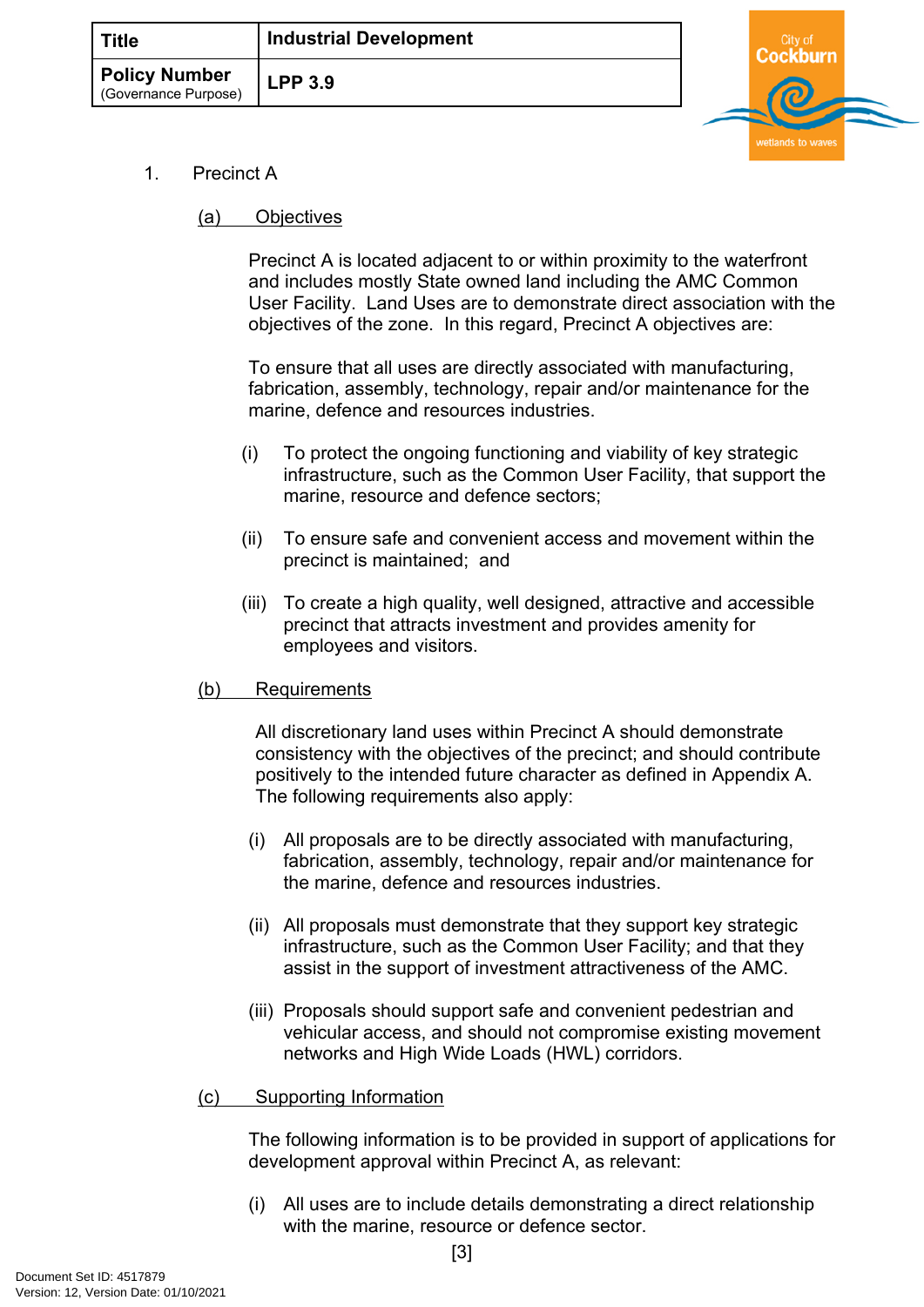| <b>Title</b>                                 | <b>Industrial Development</b> | City c |  |
|----------------------------------------------|-------------------------------|--------|--|
| <b>Policy Number</b><br>(Governance Purpose) | <b>LPP 3.9</b>                |        |  |

(ii) Educational Establishments shall include evidence that the applicant holds a Registered Training Organisation Certificate for the specific purpose of maritime and oil and gas training issued by the Australian Skills Quality Authority or Training Accreditation Council of WA or other similar recognised authority together with a list of the names of the courses to be offered and a curriculum of subjects required to be undertaken within those specified courses.

### 2. Precinct B

#### (a) Objectives

Precinct B provides for land uses associated with, and/or supporting the delivery of goods and services for the marine, resources and defence sector. In recognition of market and demand changes that will occur over time, some flexibility is provided where the strategic intent of the AMC is not compromised. In this regard Precinct B objectives are:

- (i) To provide for land uses that support the delivery of goods and services for the marine, resources and defence sector.
- (ii) To provide some flexibility for uses that demonstrate adaptability to support delivery of goods and services for the marine, resources and defence sector in the future, where they do not compromise the strategic intent of the AMC.
- (iii) To ensure safe and convenient access and movement within the AMC;
- (iv) To ensure land uses do not compromise the ongoing delivery and operations of State and Nationally important land use activities within Precinct A:
- (v) To create a high quality, well designed, attractive and accessible precinct that attracts investment and provides amenity for employees and visitors.

#### (b) Requirements

All discretionary land uses within Precinct B should demonstrate consistency with the objectives of the precinct; and should contribute positively to the intended future character as defined in Appendix A. The following requirements also apply:

 All proposals are to demonstrate that the land use proposed will not negatively impact on the strategic intent of Precinct A, or to constrain the ability of marine, resource or defence activities to function within the AMC generally.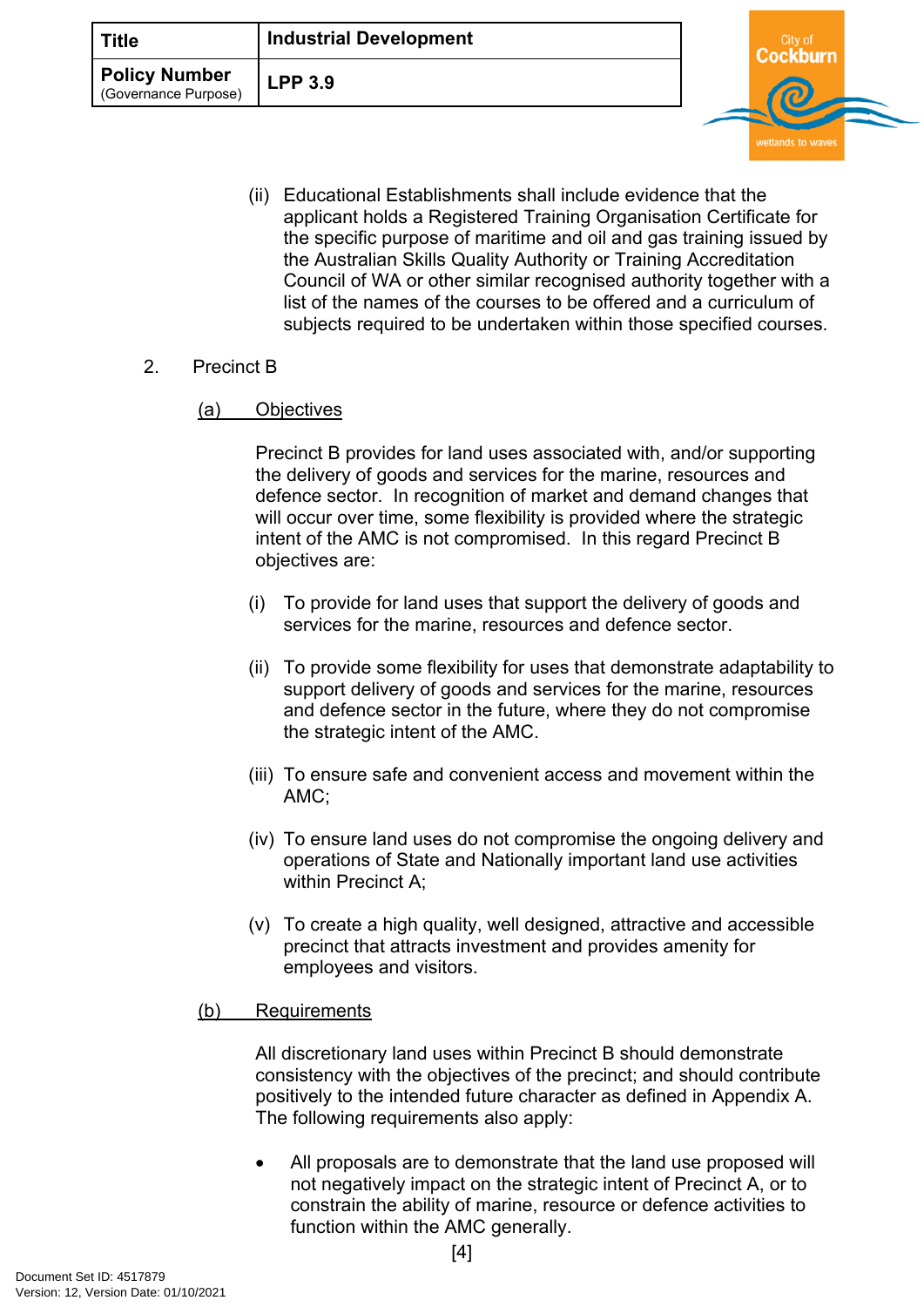| Title                                        | <b>Industrial Development</b> |  |  |
|----------------------------------------------|-------------------------------|--|--|
| <b>Policy Number</b><br>(Governance Purpose) | <b>LPP 3.9</b>                |  |  |
|                                              |                               |  |  |

- Proposals must demonstrate a reasonable level of adaptability for future land uses aligned with the marine, resource or defence sector, including consideration of the built form and parking.
- All car parking requirements are to be accommodated on-site to future-proof the precinct for its strategic purpose; provide for the safe movement of traffic; protect HWL corridors; and allow for attractive and high amenity streetscapes.
- Proposals must not increase any existing short falls for on-site car parking for uses not directly associated with the marine, resource or defence sector.
- To ensure future adaptability, 'Warehouse' land use proposals are to demonstrate there is sufficient space on-site to accommodate car parking spaces calculated at a rate of 'Industry General' as set out in the Scheme.
- Proposals must contribute positively to safe and convenient pedestrian and vehicular access and connectivity.
- In exercising discretion for uses that encourage general public access, such as a "Motor Vehicle, Boat or Caravan Sales", consideration will be given to the following:
	- security risk to activities within Precinct A;
	- traffic conflicts/congestion and/or impede movement of heavy vehicle traffic servicing Precent A; and
	- ability to restrict direct access to Nautical Drive and Quill Way when alternative road frontages are available.
- In exercising discretion for uses that by their nature have limited adaptability potential for specific marine, defence and resources uses, such as 'Service Station', consideration will be given to the following:
	- Need and demand for the use within the precinct;
	- Impact on the movement network; and
	- Contribution it makes toward the provision of amenity for the AMC workforce/visitors over and above that provided by the use itself and in addition to incidental convenience store/fast food services
- (c) Supporting Information

The following information is to be provided in support of applications for development approval within Precinct B.

(i) Educational Establishments shall include evidence that the applicant holds a Registered Training Organisation Certificate for the specific purpose of maritime and oil and gas training issued by the Australian Skills Quality Authority or Training Accreditation Council of WA or other similar recognised authority together with a list of the names of the courses to be offered and a curriculum of subjects required to be undertaken within those specified courses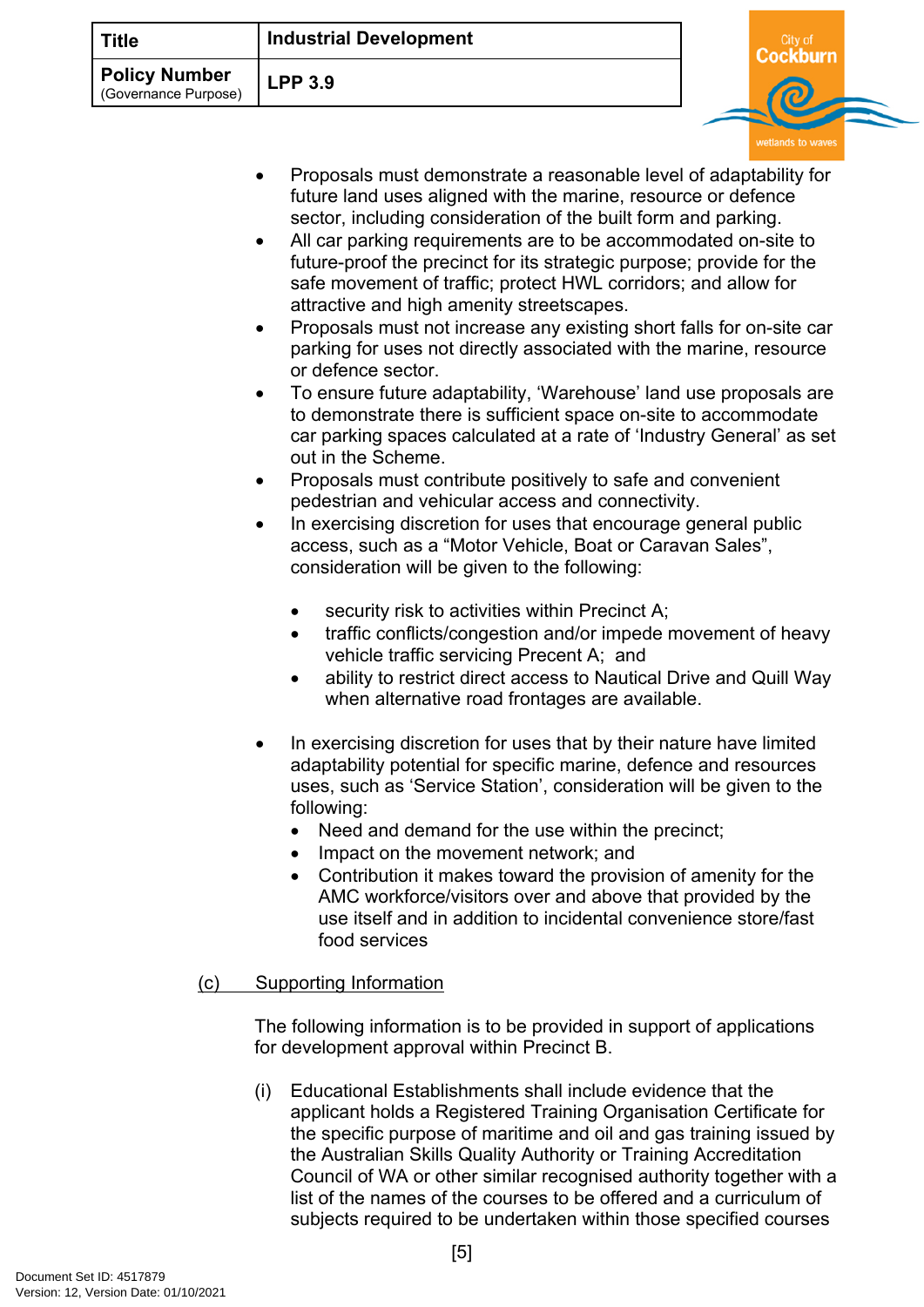| <b>Title</b>                                                   | <b>Industrial Development</b> | City of |  |
|----------------------------------------------------------------|-------------------------------|---------|--|
| <b>Policy Number</b><br><b>LPP 3.9</b><br>(Governance Purpose) |                               |         |  |

- (ii) Change of land use applications shall demonstrate that any increase in car parking requirements can be accommodated onsite.
- (iii) Transport related uses are to be supported by a traffic study to demonstrate that access and movement can be safely accommodated within the site and on the existing road network, including access to Precinct A and impact on the HWL network.
- (iv) For uses not related to marine, defence and resources that do not demonstrate high levels of adaptability potential, such as 'Service Station', information and site plans are to be provided depicting the provision of features for the benefit of the AMC workforce.

### (3) General Provisions

- 1. Land Use
	- (a) For developments proposing more than one use within the same building, the building shall be provided with clear physical separation of the uses which may be achieved through a wall or other barrier to the satisfaction of the City. Delineation of uses on plan only with no physical separation will generally not be supported.
- 2. Built Form
	- (a) Building Frontage and Entry
		- (i) The main entrance to the building is on the front elevation or close to the front of the building and should be clearly be visible, easily accessible and marked with signage.
		- (ii) Entrances shall contain a covered portico, awning, canopy or verandah to further emphasise it and provide weather protection.
		- (iii) Large expanses of unrelieved sections of wall or roof where seen from the primary street and (if applicable) secondary street, shall not be permitted.
		- (iv) Street numbering is to be facing the primary street and to be clearly visible from the public realm as follows:
			- Each number and/or letter shall be a minimum  $0.2m^2$  in size where attached on a fence along the primary street or minimum 0.4m<sup>2</sup> in size where on the building façade or other location.

# 3. Roofs

(a) An above roof awning, creating a visual top to the building facade is to be provided where flat; skillion or similar roofs are proposed.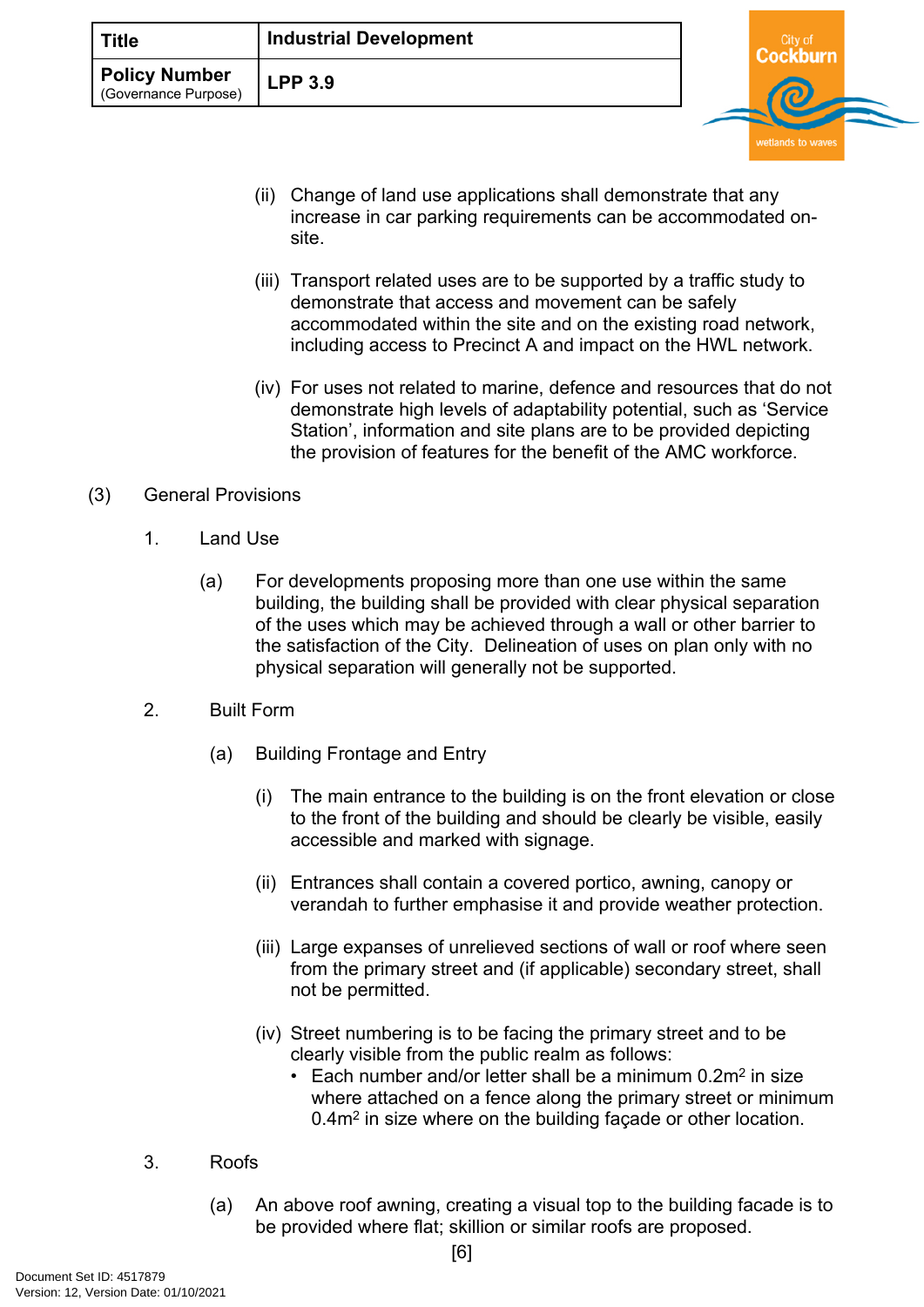| <b>Title</b>                                 | <b>Industrial Development</b> |  |  |
|----------------------------------------------|-------------------------------|--|--|
| <b>Policy Number</b><br>(Governance Purpose) | <b>LPP 3.9</b>                |  |  |
|                                              |                               |  |  |

- 4. Materials, Colours and Finishes
	- (a) Broad facades are to be broken down into separate sections through different materials, colours and finishes to provide interest and enhance the streetscape.
	- (b) External boundary walls that are visible from the street shall be treated appropriately. This may be achieved through colour, score lines or similar. Where an adjoining site is vacant, the treatment shall be for at least half the length of the wall, measured from the portion of wall closest to the street.
	- (c) Any development proposal with a construction value exceeding \$500,000 shall include a set of coloured perspectives with the application.
	- (d) External fixtures and equipment such as roof ventilation, exhaust towers and plumbing pipes should be effectively screened from the primary street elevation using roof structures and architectural elements.
- 5. Setbacks
	- (a) The minimum primary street setback shall be in accordance with the following table (Table 3).

|  |  | Table 3 - Setback requirements |
|--|--|--------------------------------|
|--|--|--------------------------------|

| <b>Primary Street Setback</b><br>or dual road frontage<br>(excluding secondary<br>street)                                                                                              | <b>Secondary Street</b>                                                                                                                                                                                     | Side and rear<br>boundary                 |
|----------------------------------------------------------------------------------------------------------------------------------------------------------------------------------------|-------------------------------------------------------------------------------------------------------------------------------------------------------------------------------------------------------------|-------------------------------------------|
| 15m<br>(may be reduced where it<br>can be clearly<br>demonstrated that it is<br>consistent with the<br>existing streetscape for<br>land zoned outside the<br>Strategic Industry zone). | 3m (unless it can be<br>demonstrated that a reduced<br>setback is consistent with the<br>existing streetscape and/or<br>that a reduction will not result<br>in a detrimental impact on the<br>streetscape). | As per the Building<br>Code of Australia. |

- (b) The primary and secondary street setback areas shall not be used for any purpose other than vehicle access, car parking, loading or unloading of vehicles and landscaping.
- (c) The main entry and access to the building is to be obtained from the primary street frontage. (d) Where future road widening is required, the setback shall be measured from the Main Roads Western Australia Road Widening Plans.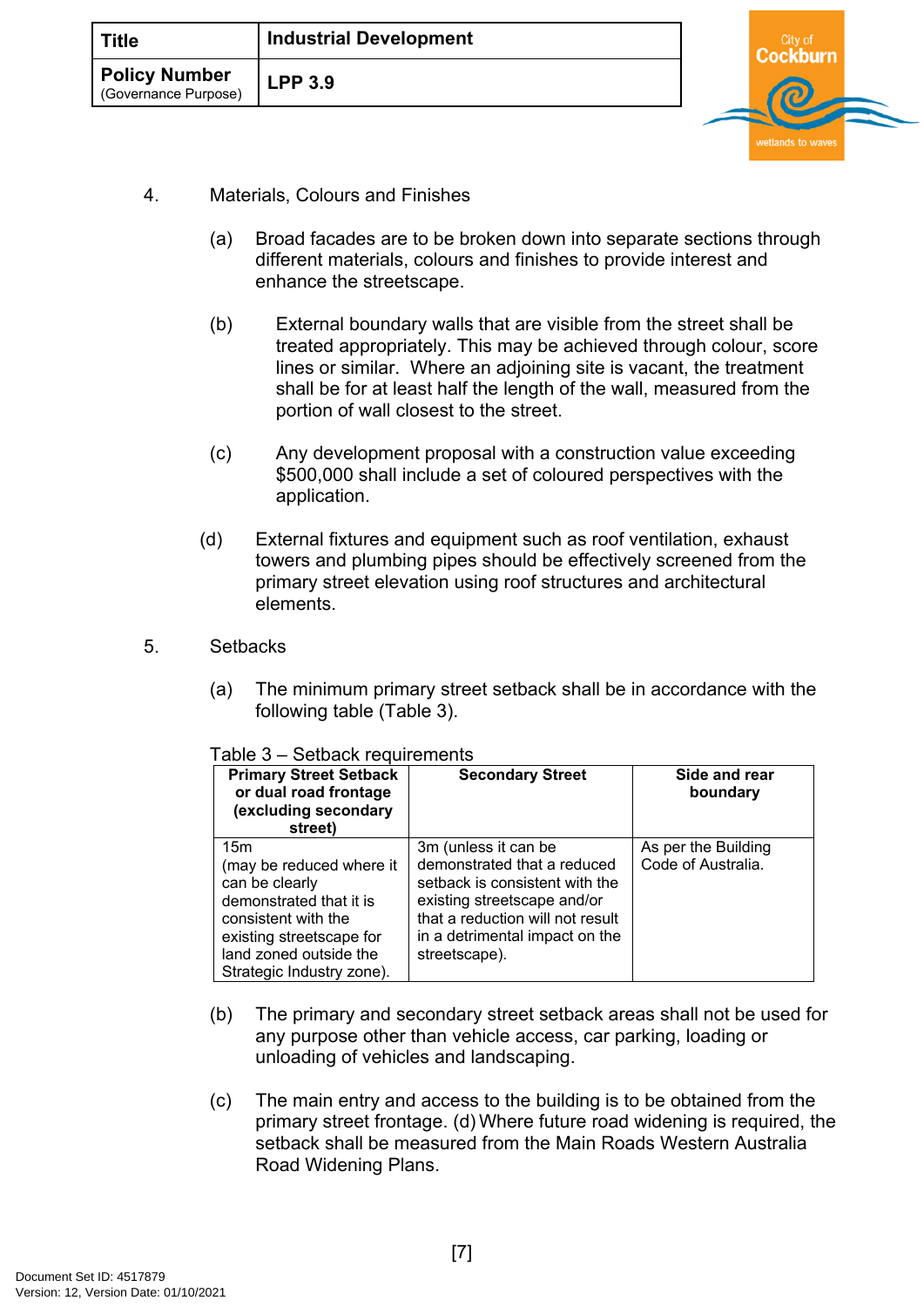| <b>Title</b>                                 | <b>Industrial Development</b> |  |  |
|----------------------------------------------|-------------------------------|--|--|
| <b>Policy Number</b><br>(Governance Purpose) | <b>LPP 3.9</b>                |  |  |
|                                              |                               |  |  |

- 6. Vehicle Access & Parking
	- (a) Car Parking
		- (i) Car parking provision shall be in accordance with the minimum requirements of Tables 3 and 4 of TPS 3.
		- (ii) Any industrial use class as contained in TPS 3, containing more than one tenancy or unit, shall provide a minimum of 5 car parking bays per unit (unless TPS 3 requires more than 5 car parking bays per unit and then TPS 3 requirements shall prevail). (For example a 300m² 'warehouse' shall provide 5 car parking bays).
	- (b) All parking calculations shall be rounded up to the nearest number on a per unit/tenancy basis.
	- (c) Cash Payment in Lieu of Providing Car Parking Spaces contained in Clause 4.9.6 TPS 3 shall not be applied for discretionary uses.
	- (d) Joint use of car parking facilities in Clause 4.9.7 of TPS 3 shall not be applied for discretionary uses.
	- (e) Tandem car parking bays shall generally not be supported unless they are in excess of the minimum parking bay requirements of TPS 3 and this policy.
	- (f) Car parking inside an existing building will not be included in calculations for car parking provision. However, purpose-built undercover car parking will be considered.
	- (g) Car parking areas shall be designed and constructed in accordance with the most recent version of Australian Standard AS2890.1 (as amended) and the City's relevant specifications for hardstand and drainage.
- 7. Bicycle Parking
	- (a) In addition to the requirements of TPS 3, bicycle parking facilities shall provide weather protection via an awning or similar and shall consist of rails, stands, locker or any other type of equipment designed for this purpose in accordance with Australian Standard AS2890.3-2015.
- 8. Service, Loading & Delivery Areas
	- (a) Delivery and/or loading bays may be considered inside a building adjacent to a suitable opening however this area shall be marked, signed, easily accessible and available in perpetuity for deliveries to the building or tenancy.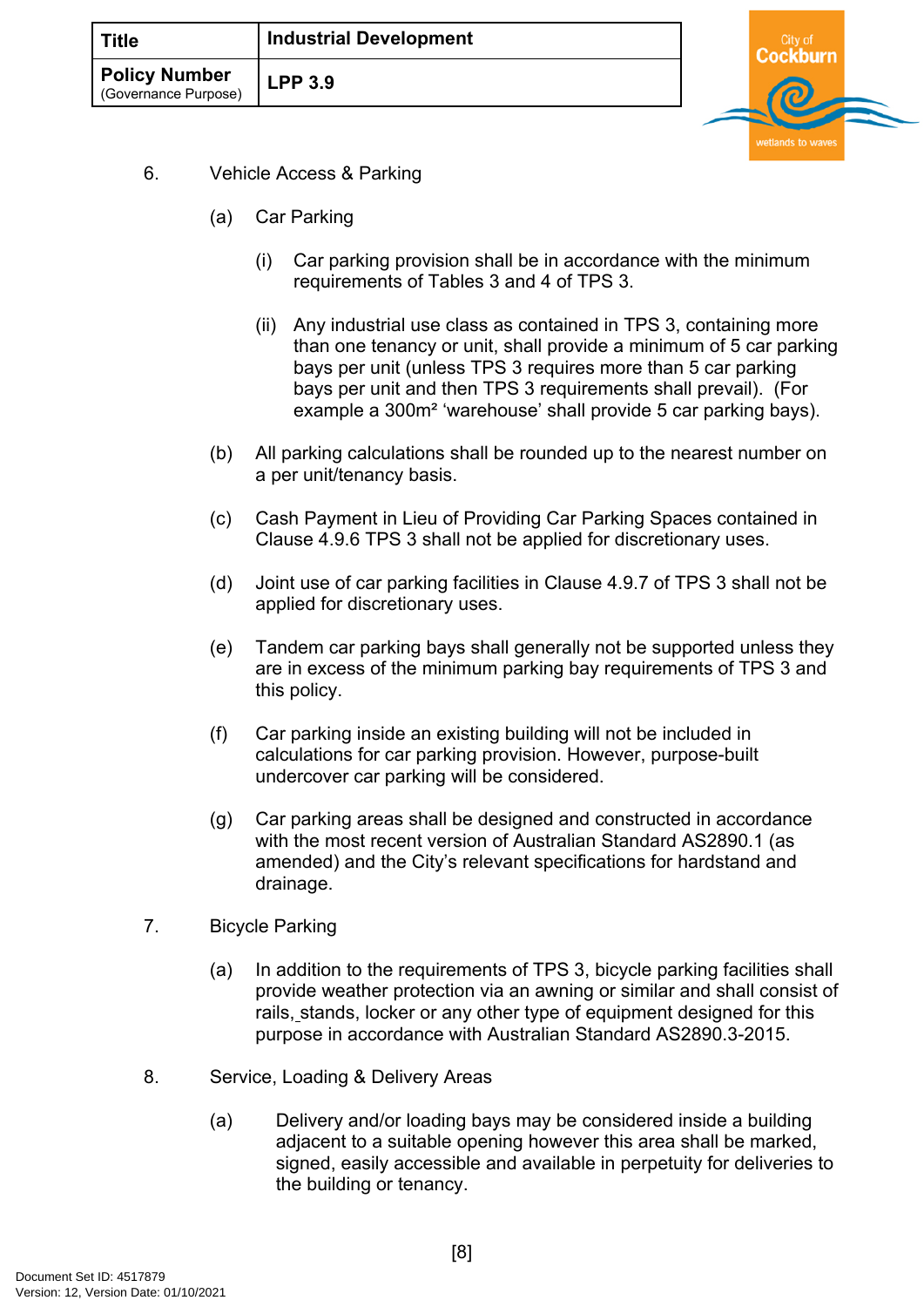| <b>Title</b>                          | <b>Industrial Development</b> | `itv.c |  |
|---------------------------------------|-------------------------------|--------|--|
| Policy Number<br>(Governance Purpose) | <b>LPP 3.9</b>                |        |  |

- 9. End of Trip Facilities
	- (a) All developments that are required to provide five or more bicycle parking bays in accordance with the minimum provisions of TPS 3 are required to provide End of Trip Facilities, which are to be designed in accordance with the following criteria:
		- A minimum of one female shower and one male shower, located in separate change rooms or a minimum of two separate unisex shower and change rooms;
		- Additional shower facilities to be provided at a rate of one female shower and one male shower for every additional 10 bicycle parking bays, to a maximum of five female and five male showers per development;
		- The showers must dispense both hot and cold water;
		- The end of trip facilities shall include non-slip surfaces, hooks and/or benches for peoples belongings, adequate lighting and ventilation;
		- The end of trip facilities should be located as close as possible to the bicycle parking facilities;
		- Secure change rooms capable of being locked; and
		- A locker for every bicycle parking bay provided.
- 10. Fencing
	- (a) The minimum standard of fencing shall be black PVC coated chain/link mesh with black support posts and a height of 1.8m. Additional security may be provided through the provision of a maximum "3-barb" wire on top of chain/link mesh fence equivalent. All gates, posts, and fittings shall be black galvanised steel.
	- (b) Fencing which exceeds the minimum standard shall complement the building and landscaping design.
- 11. Stormwater Management
	- (a) Development shall be designed to contain all stormwater on site.
	- (b) Specific drainage requirements shall be in accordance with the Building Code of Australia.
	- (c) Stormwater drainage plans shall be lodged up front at the development application stage.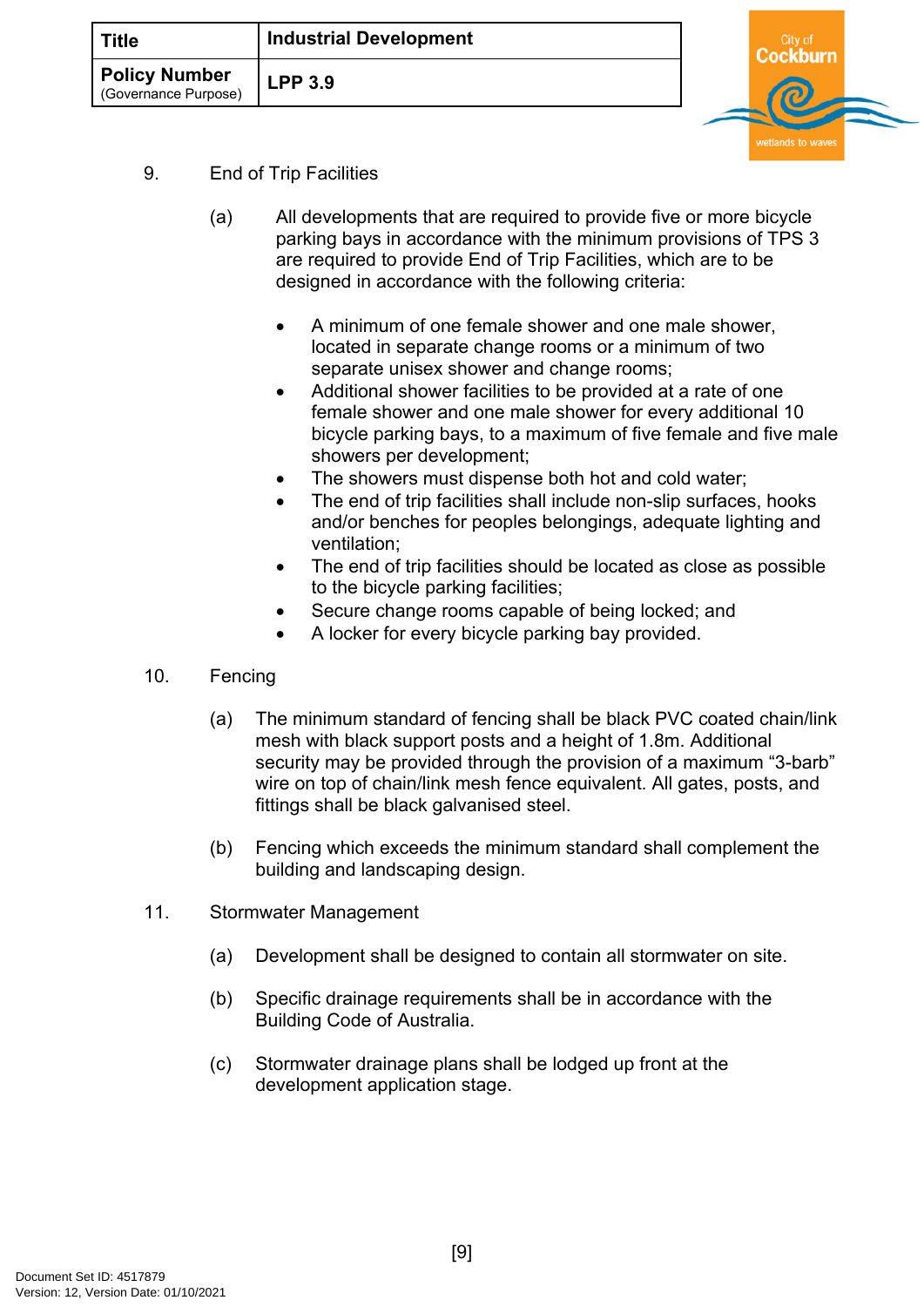

- 12. Landscaping
	- (a) General
		- (i) A detailed landscape plan shall be submitted with a development application.
		- (ii) The area of landscaping to be provided shall be in accordance with the requirements of TPS 3.
		- (iii) Trees shall be a minimum of 2m in height (approx. 45 litre pot size at time of planting).
		- (iv) Landscaping to be irrigated and maintained by landowner/occupier.
		- (v) Landscaping proposals which seek a reduction in accordance with TPS 3 shall be required to include the verge landscaping in the landscape plan.
- 13. Verge Improvements
	- (a) Verges are to be improved in accordance with the City of Cockburn 'Verge Improvement Guidelines'
	- (b) Verge trees shall:
		- (i) Be a minimum of 2m in height (approx. 45 litre pot size at time of planting);
		- (ii) Be planted on the correct utility alignment;
		- (iii) be positioned to allow space for bin presentation;
		- (iv) Consider tree height at maturity if under power lines; and
		- (v) Provide a shade canopy.
	- (c) The verge trees shall be irrigated by the landowner/occupier until established. As the verge trees become an asset of the City's verge, the City will be responsible for any pruning of the verge tree. The maintenance of all other forms of landscaping to the verge shall be the responsibility of the landowner /occupier.
	- (d) The maintenance of shrub planting, turf or any improvement other than the trees shall be the responsibility of the landowner/occupier.
	- (e) The verge shall not be used for car parking purposes unless approved by the City of Cockburn.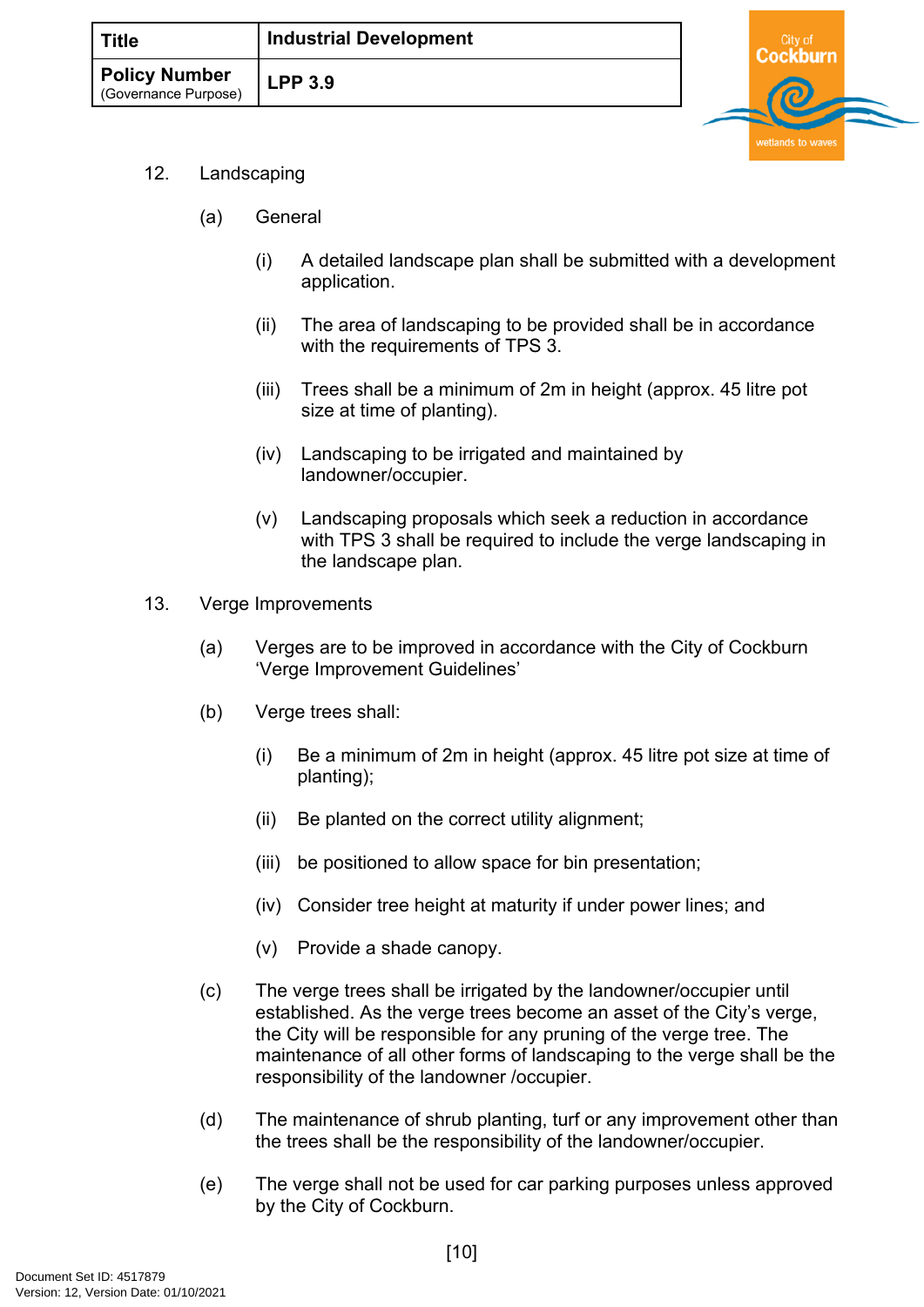| ं Title                                      | <b>Industrial Development</b> |  |  |
|----------------------------------------------|-------------------------------|--|--|
| <b>Policy Number</b><br>(Governance Purpose) | <b>LPP 3.9</b>                |  |  |
|                                              |                               |  |  |

- 14. Waste Management
	- (a) Every proposal shall include internal or external bin storage provisions for each tenancy or an appropriate shared bin storage area for unit developments may be permitted sized according to the waste generation rates of the on-site activities.
	- (b) Internal bin storage shall be adequately sized to contain all waste bins and consist of a concrete wash-down pad of at least 2sqm graded to a 100mm diameter industrial floor waste with a hose cock, and connected to sewer.
	- (c) External bin storage enclosures shall be adequately sized to contain all waste generated in one week and be a minimum of 1.8m high, fitted with a gate and graded to a 100mm diameter industrial floor waste with a hose cock, and connected to sewer.
	- (d) External bin storage enclosures shall be located behind the building alignment and be screened from view of the street and roofed when greater than 20sqm.
	- (e) A secondary treatment system will be required where reticulated sewerage cannot be reasonably be connected and any wash down bays required will be constructed and maintained to the satisfaction of the City.
- 15. Staged Development
	- (a) Future stages of any development shall be considered and included on the site plan along with any necessary expansion to vehicle parking.
- 16. Future Road Networks
	- (a) Proposals on land subject to a future road network shall ensure that provision of the future road network and vehicle access forms part of the proposal.
	- (b) Proposals on land which is required for a future road network shall ensure that road reserves are ceded as part of a development application or subdivision application, whichever comes first.
	- (c) Proposals incorporating road networks or as otherwise determined by the City, shall demonstrate integration with adjoining development.
- 17. Vehicle Crossovers
	- (a) Crossovers are to be located, designed and constructed in accordance with the "*City of Cockburn Vehicle Crossover Specification and Forms*".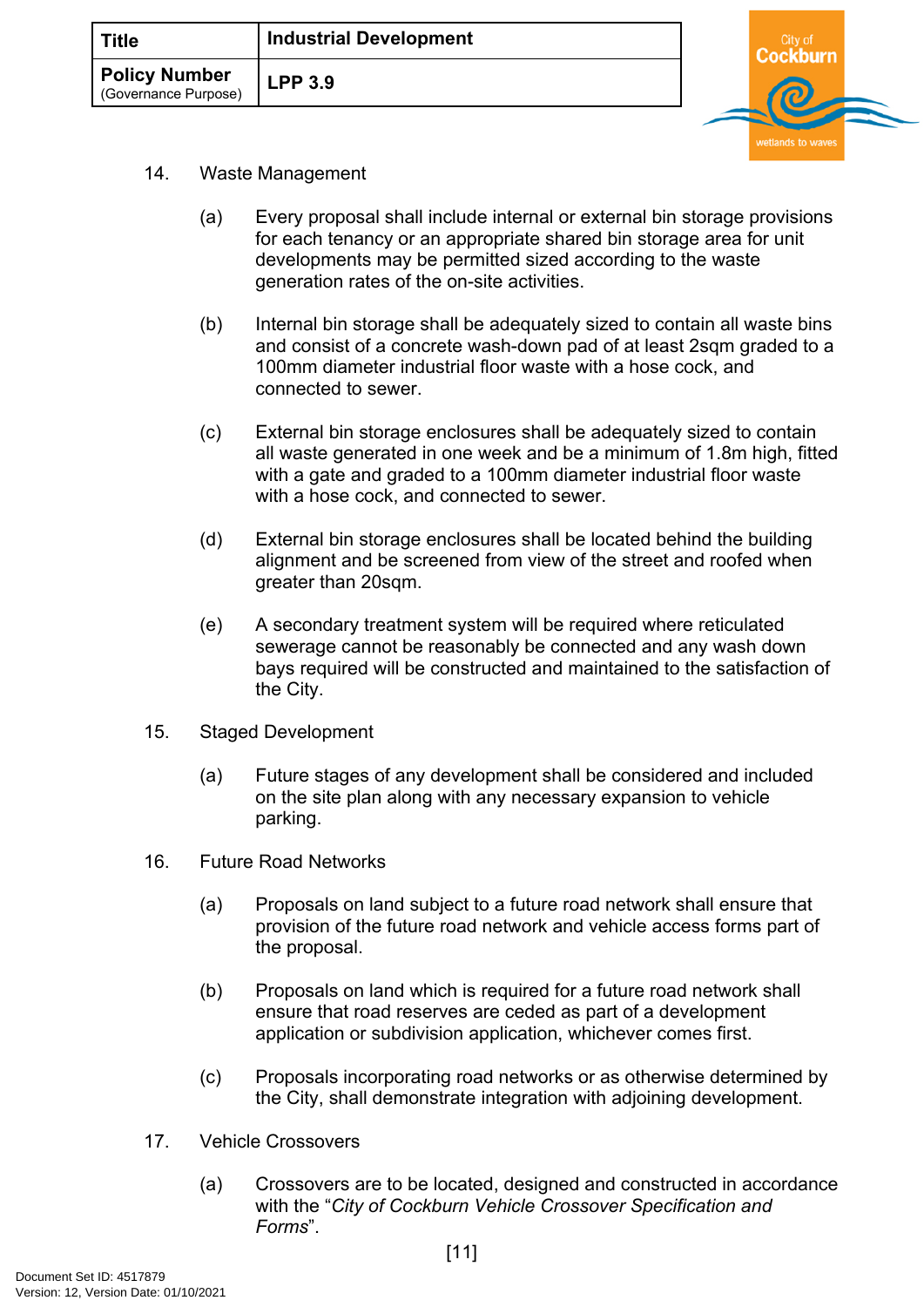| <b>Title</b>                                 | <b>Industrial Development</b> | City of |  |
|----------------------------------------------|-------------------------------|---------|--|
| <b>Policy Number</b><br>(Governance Purpose) | LPP3.9                        |         |  |
|                                              |                               |         |  |

| Strategic Link:                                      | Town Planning Scheme No. 3             |  |
|------------------------------------------------------|----------------------------------------|--|
| Category                                             | Planning - Town Planning & Development |  |
| Lead Business Unit:                                  | Development, Assessment and Compliance |  |
| <b>Public Consultation:</b><br>(Yes or No)           | Yes                                    |  |
| <b>Adoption Date:</b><br>(Governance Purpose Only)   | 9 September 2021                       |  |
| <b>Next Review Due:</b><br>(Governance Purpose Only) | September 2023                         |  |
| ECM Doc Set ID:<br>(Governance Purpose Only)         | 4517879                                |  |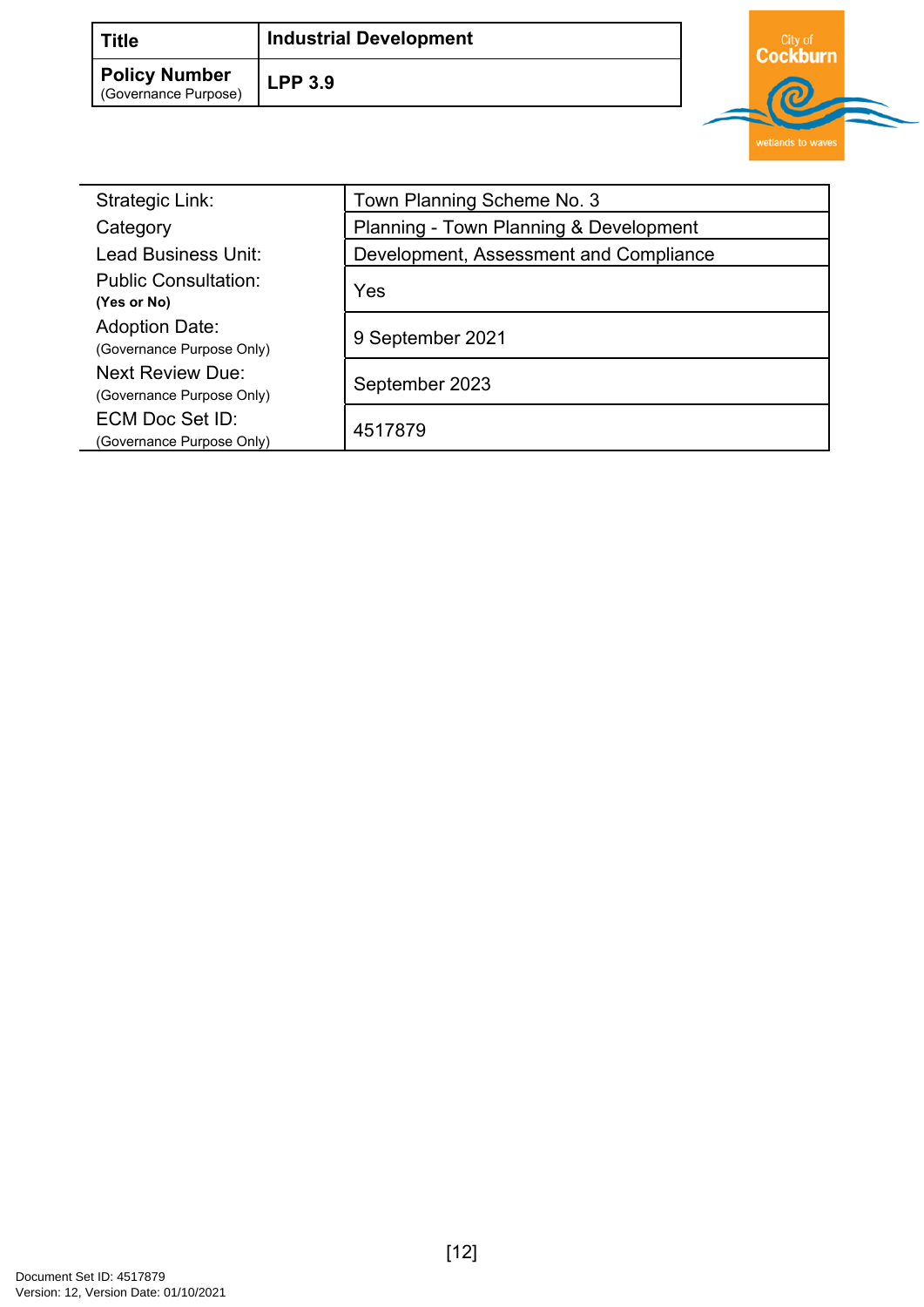| <b>Title</b>                                 | <b>Industrial Development</b> | City of |  |
|----------------------------------------------|-------------------------------|---------|--|
| <b>Policy Number</b><br>(Governance Purpose) | $LPP$ 3.9                     |         |  |

### <span id="page-12-0"></span>**APPENDIX A: INTENDED FUTURE CHARACTER – AUSTRALIAN MARINE COMPLEX**

|                         | <b>PRECINCT A</b>                                                                                                                                                                                                                                                                                                                                                             |
|-------------------------|-------------------------------------------------------------------------------------------------------------------------------------------------------------------------------------------------------------------------------------------------------------------------------------------------------------------------------------------------------------------------------|
| <b>1.0 Streetscapes</b> | 1.1 The majority of the precinct is designed to maximise the<br>functionality of the precinct for marine, defence and resources,<br>however public road reserves are to include street trees and<br>landscaping to enhance the appearance of the precinct and offer<br>amenity for pedestrians and cyclists wherever possible.                                                |
| 2.0 Land use            | 2.1 A clustering of uses associated with marine, defence and<br>resources adjacent to and within close proximity to the waterfront.                                                                                                                                                                                                                                           |
| 3.0 Built form          | 3.1 Where built form addresses a public street it contributes<br>positively to an attractive streetscape.                                                                                                                                                                                                                                                                     |
| 4.0 Amenity             | 4.1 Development undertaken in a way that supports the amenity of<br>the precinct and the needs of employees to the greatest extent<br>possible.                                                                                                                                                                                                                               |
| 5.0 Movement network    | 5.1 A safe and efficient movement network that includes High Wide<br>Load (HWL) routes that is permanent and protected from on street<br>parking and inappropriate development.<br>5.2 A safe and connected pedestrian network that:<br>Enhances the amenity of the precinct.<br>$\bullet$<br>Enhances the health and wellbeing of visitors and<br>employees of the precinct. |
|                         | 5.3 Parking accommodated on site to the greatest extent possible,<br>ensuring that safe traffic movement and verges are not<br>compromised.                                                                                                                                                                                                                                   |

|                         | <b>PRECINCT B</b>                                                                                                                                                                                                                                                                  |
|-------------------------|------------------------------------------------------------------------------------------------------------------------------------------------------------------------------------------------------------------------------------------------------------------------------------|
| <b>1.0 Streetscapes</b> | 1.1 Attractive streetscapes that include street trees and offer high<br>levels of amenity for pedestrians and cyclists, and contribute to the<br>City's tree canopy cover wherever possible.                                                                                       |
| 2.0 Land use            | 2.1 Land uses that support the amenity of the precinct and the<br>needs of employees without compromising the strategic intent of<br>the AMC and the long term ability for the area to be used wholly for<br>marine, defence and resources projects.                               |
| 3.0 Built form          | 3.1 Built form that contributes to attractive streetscapes.<br>3.2 Built form that demonstrates adaptability to accommodate<br>future marine, defence and resources uses                                                                                                           |
| 4.0 Amenity             | 2.2 Land uses that by their nature have limited adaptability<br>potential for specific marine, defence and resources include<br>features/facilities that contribute positively to the amenity for the<br>AMC workforce/visitors over and above that provided by the use<br>itself. |